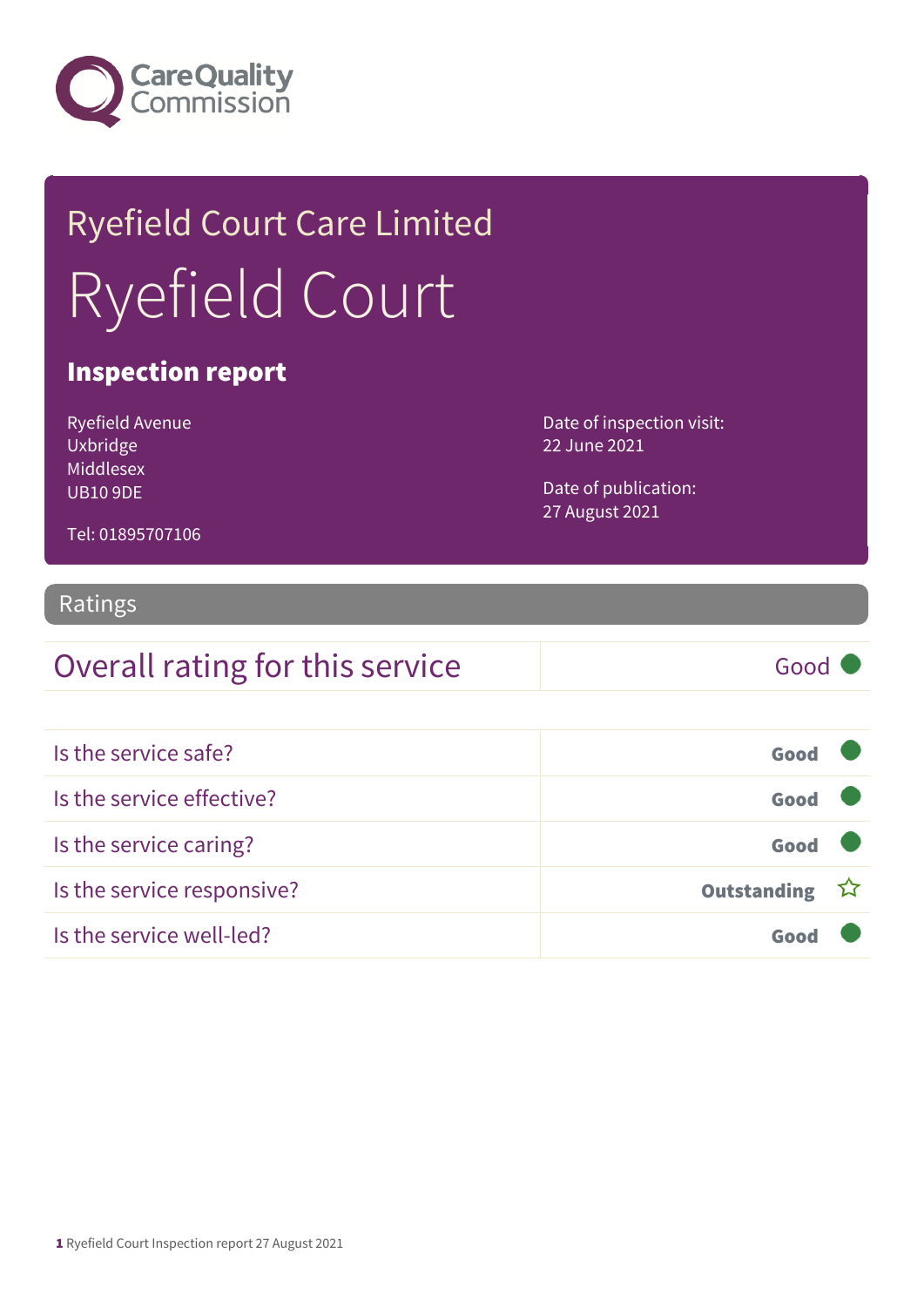### Summary of findings

### Overall summary

#### About the service

Ryefield Court is a residential care home providing personal care to people aged 65 and over. The home can accommodate up to 60 people in one adapted building over three floors, each of which have separate adapted facilities. The second floor specialises in providing care to people living with dementia. At the time of the inspection there were 48 people living at the home.

#### People's experience of using this service and what we found

People received excellent person-centred care and were supported to have choice and control. Care plans were highly personalised and recorded people's preferences in detail, so staff knew how to respond to people's needs. Staff were innovative in how they met people's needs and we saw examples of bespoke care. In addition to making sure people's individual needs were being consistently met, the provider implemented programmes that benefited the whole service, such as the falls prevention strategy, which could then be tailored to each person's individual needs.

There were various group activities on offer and people could choose to engage in activities that were meaningful to them. There were also activities tailored to people's individual needs and preferences. People were supported to maintain links with family and friends and the provider was able to accommodate family and friends visiting in either communal areas or more private rooms. We observed staff were responsive to people's needs throughout the day.

There was a complaints procedure in place and the provider responded to complaints appropriately.

The provider had systems in place to safeguard people from the risk of abuse and staff knew how to respond to possible safeguarding concerns. There were also systems in place to identify and manage risks. Medicines were managed and administered safely.

Safe recruitment procedures were in place and there were enough staff to meet people's needs. The provider followed safe infection prevention and control procedures and provided staff with relevant training to help protect people from the risk of infection. Safe recruitment procedures were in place and there were enough staff to meet people's needs.

Supervisions, appraisals and competency testing provided staff with the support they required to undertake their jobs effectively and safely. People's needs were regularly assessed to ensure these could be met.

People were supported to have maximum choice and control of their lives and staff supported them in the least restrictive way possible and in their best interests; the policies and systems in the service supported this practice. People were involved in making decisions about their day to day care and their opinions were listened to and valued. Independence was promoted. People and their relatives confirmed people were cared for by competent staff who knew the needs of the people they cared for.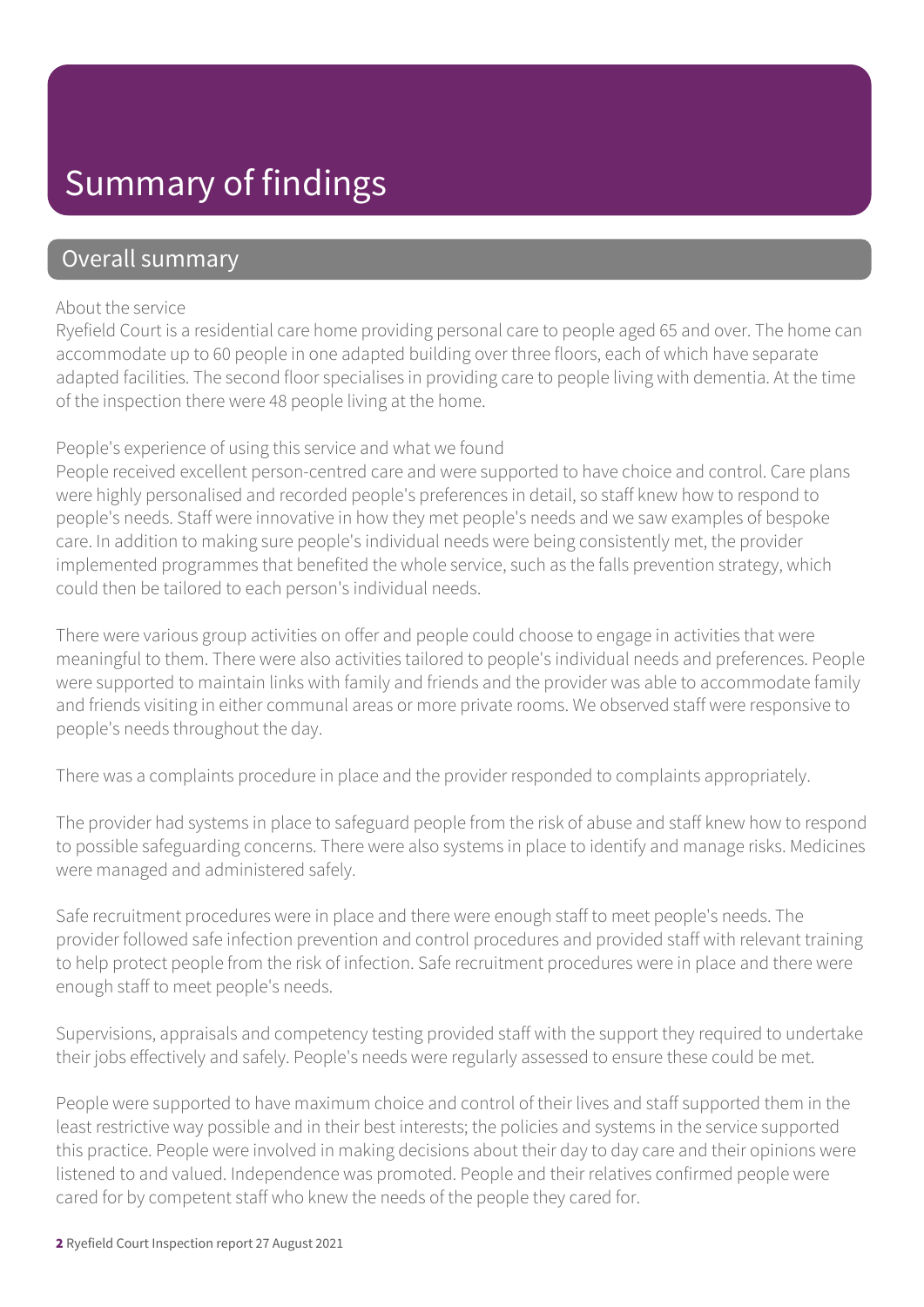The provider had systems in place to monitor, manage and improve service delivery and to improve the care and support provided to people. People using the service and staff reported the registered manager was approachable and promoted an open work environment. Clear leadership contributed to people and staff being positive about the management of the home and feeling valued and respected.

For more details, please see the full report which is on the CQC website at www.cqc.org.uk.

#### Rating at last inspection

The last rating for this service was requires improvement (published 21 August 2020). The provider completed an action plan after that inspection to show what they would do and by when to improve. In September 2020, we completed a targeted inspection and found improvements had been made and the provider was no longer in breach of the regulations. At this inspection we found that improvements had been embedded and the rating of the service has changed to good.

#### Why we inspected

This was a planned inspection based on the previous rating and to check that the provider has been making consistent improvements at the service.

We looked at infection prevention and control measures under the Safe key question. We look at this in all care home inspections even if no concerns or risks have been identified. This is to provide assurance that the service can respond to COVID-19 and other infection outbreaks effectively.

#### Follow up

We will continue to monitor information we receive about the service until we return to visit as per our reinspection programme. If we receive any concerning information, we may inspect sooner.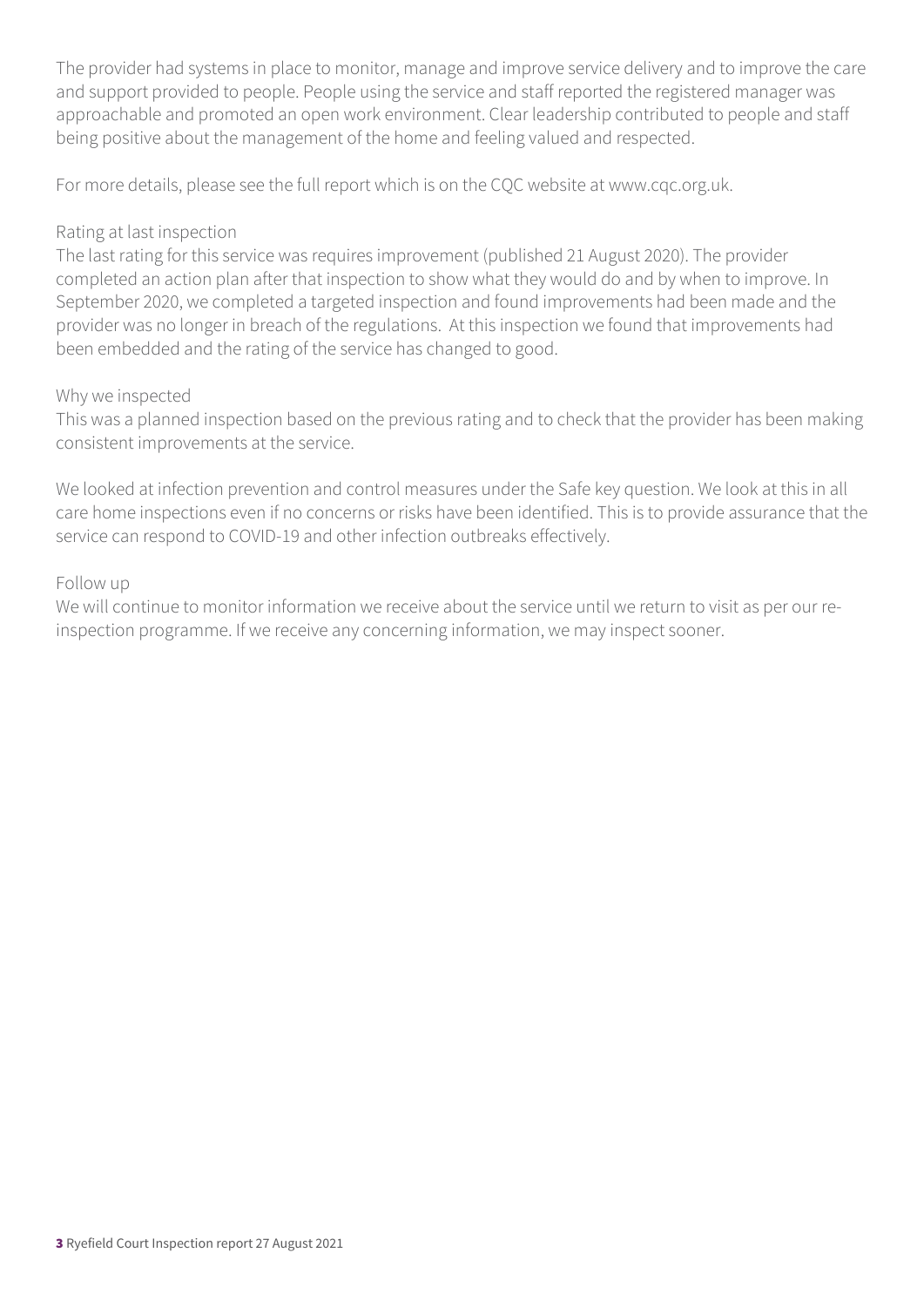### The five questions we ask about services and what we found

We always ask the following five questions of services.

| Is the service safe?                          | Good          |
|-----------------------------------------------|---------------|
| The service was safe.                         |               |
| Details are in our safe findings below.       |               |
| Is the service effective?                     | Good          |
| The service was effective.                    |               |
| Details are in our effective findings below.  |               |
| Is the service caring?                        | Good          |
| The service was caring.                       |               |
| Details are in our caring findings below.     |               |
| Is the service responsive?                    | Outstanding ☆ |
| The service was exceptionally responsive.     |               |
| Details are in our responsive findings below. |               |
| Is the service well-led?                      | Good          |
| The service was well-led.                     |               |
| Details are in our well-Led findings below.   |               |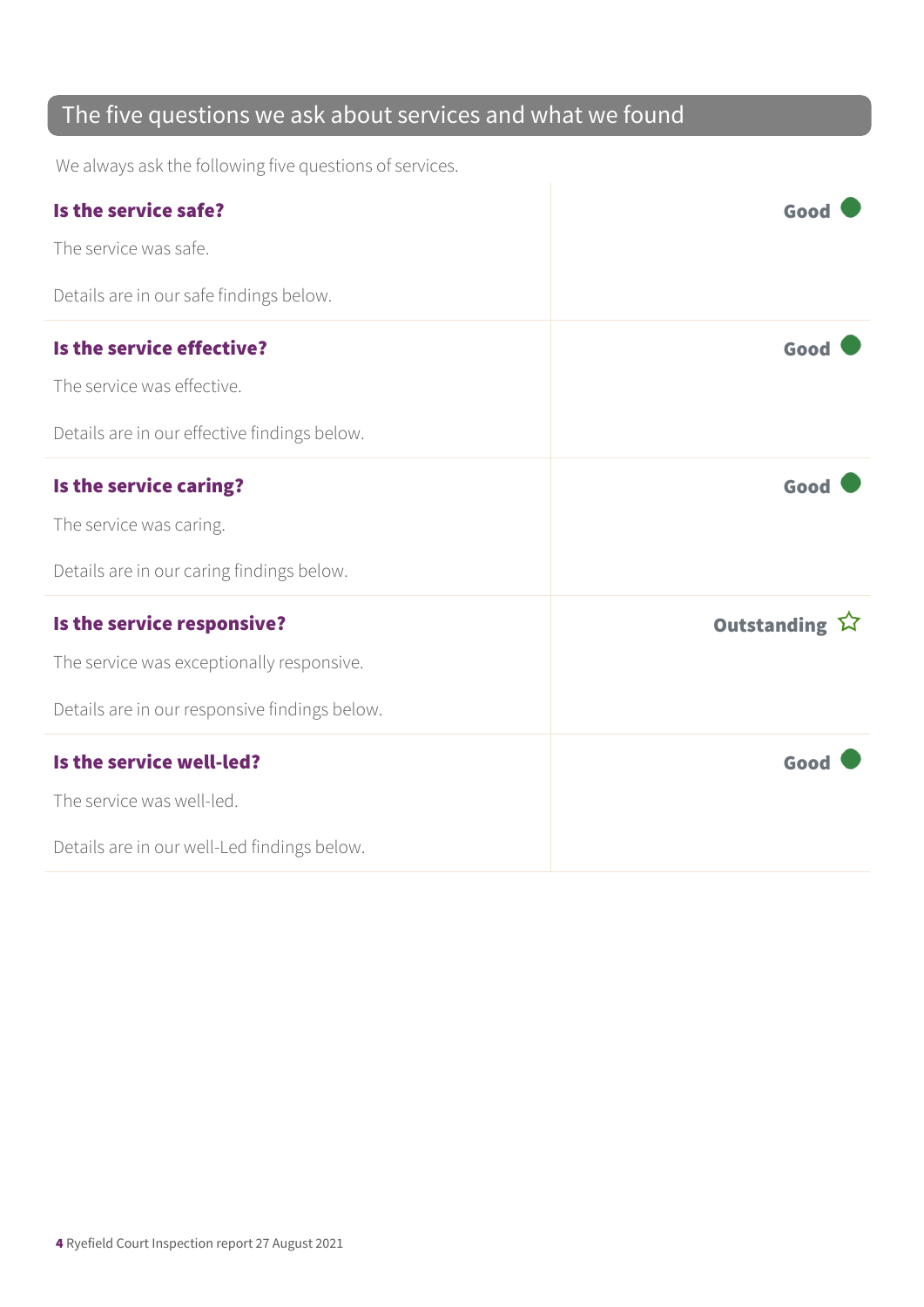

# Ryefield Court Detailed findings

### Background to this inspection

#### The inspection

We carried out this inspection under Section 60 of the Health and Social Care Act 2008 (the Act) as part of our regulatory functions. We checked whether the provider was meeting the legal requirements and regulations associated with the Act. We looked at the overall quality of the service and provided a rating for the service under the Care Act 2014.

As part of this inspection we looked at the infection control and prevention measures in place. This was conducted so we can understand the preparedness of the service in preventing or managing an infection outbreak, and to identify good practice we can share with other services.

#### Inspection team

The inspection was conducted by two inspectors, a nurse and an Expert by Experience. An Expert by Experience is a person who has personal experience of using or caring for someone who uses this type of care service.

#### Service and service type

Ryefield Court is a 'care home'. People in care homes receive accommodation and nursing or personal care as a single package under one contractual agreement. CQC regulates both the premises and the care provided, and both were looked at during this inspection.

The service had a manager registered with the Care Quality Commission. This means that they and the provider are legally responsible for how the service is run and for the quality and safety of the care provided.

Notice of inspection This inspection was unannounced.

#### What we did before the inspection

We reviewed information we had received about the service since the last inspection. We sought feedback from the local authority and professionals who work with the service. We used the information the provider sent us in the provider information return. This is information providers are required to send us with key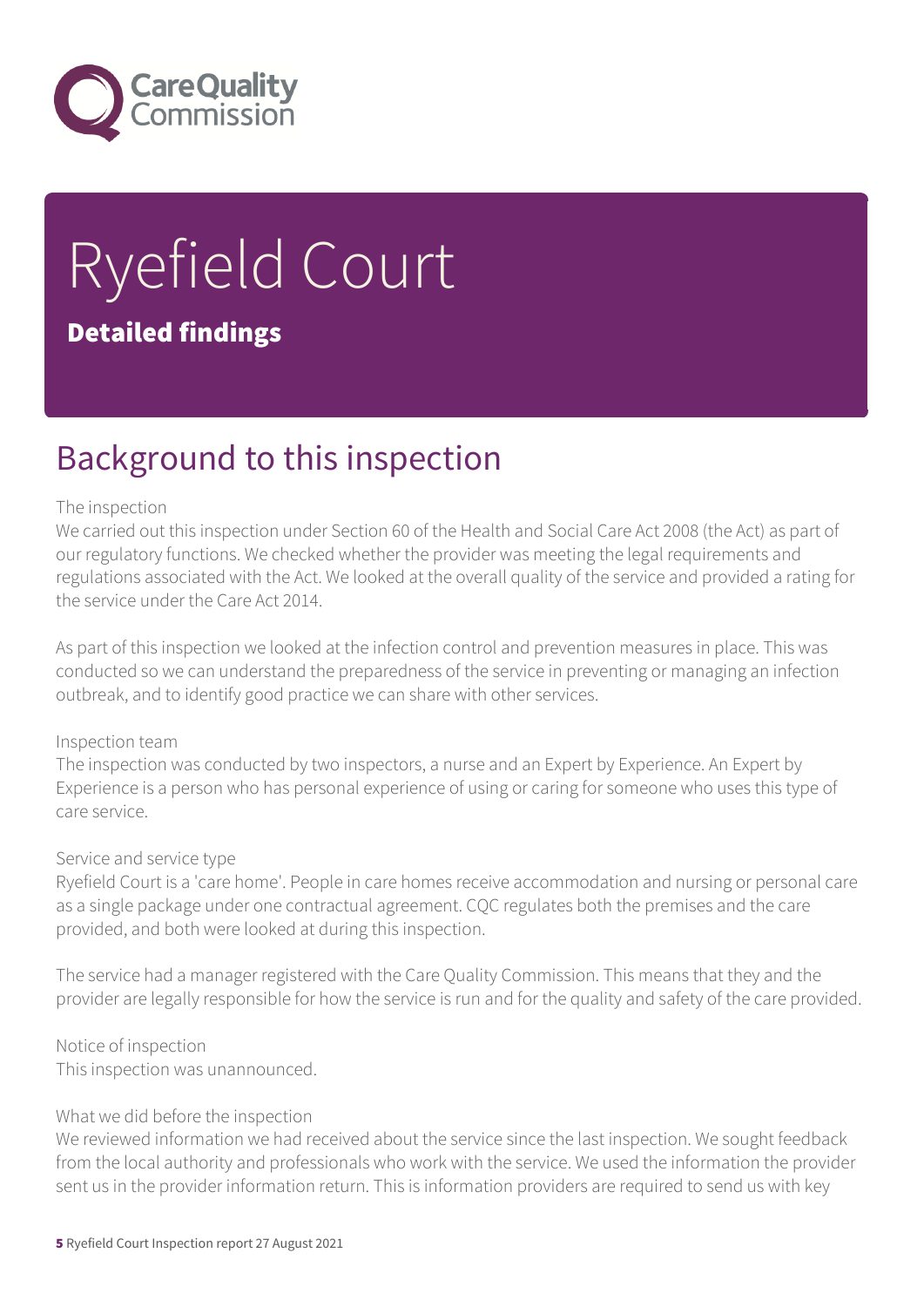information about their service, what they do well, and improvements they plan to make. This information helps support our inspections. We used all of this information to plan our inspection

#### During the inspection

We spoke with six people who used the service and four relatives about their experience of the care provided. We spoke with twelve members of staff including the registered manager, the deputy manager, senior care workers, care workers and domestic staff. We used the Short Observational Framework for Inspection (SOFI). SOFI is a way of observing care to help us understand the experience of people who could not talk with us.

We reviewed a range of records. These included nine people's care records and various medicines records. We looked at four staff files in relation to recruitment and staff supervision. A variety of records relating to the management of the service, including policies and procedures were reviewed.

#### After the inspection

We continued to seek clarification from the provider to validate evidence found. We had contact with one professional who regularly visited the service.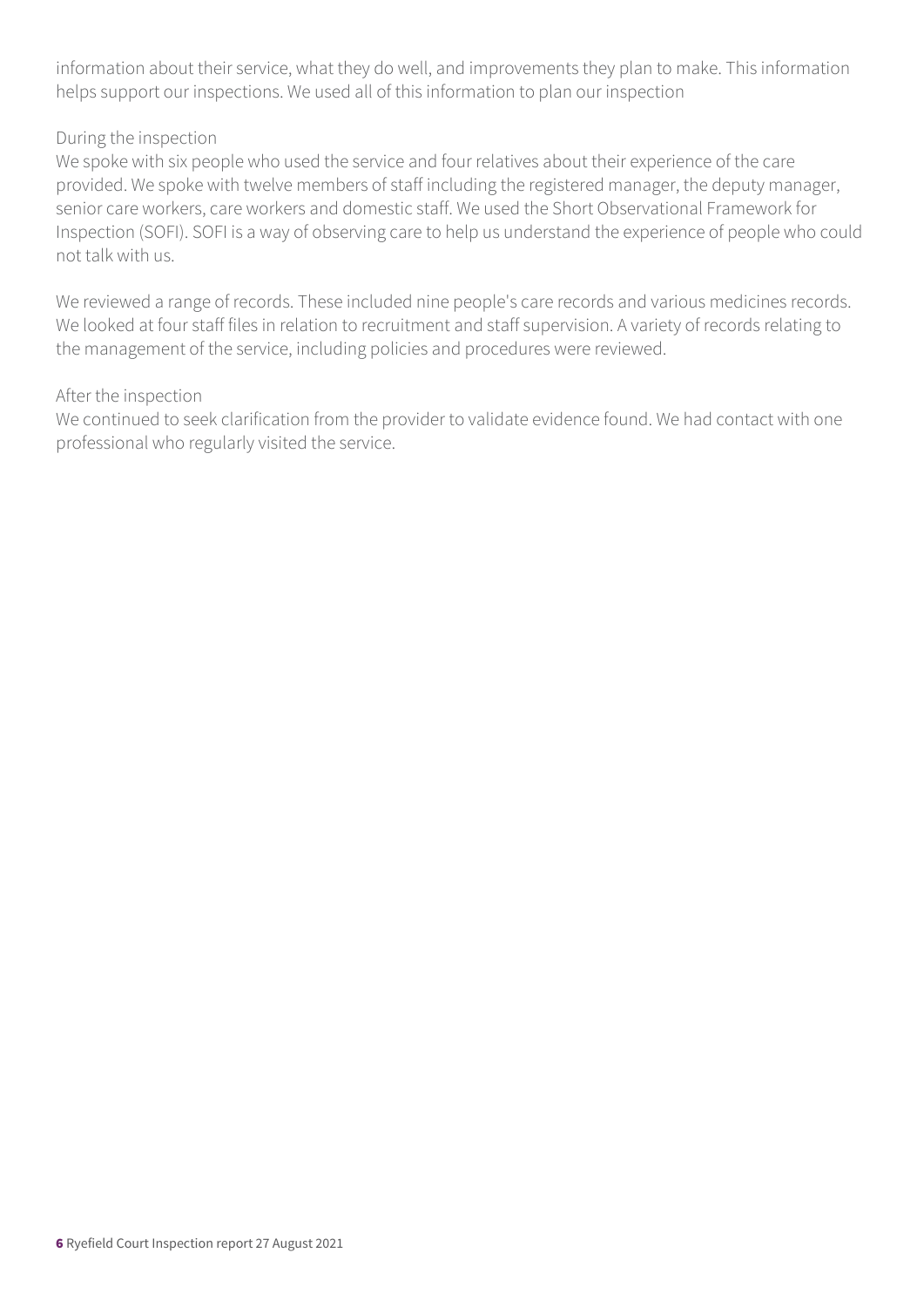### Is the service safe?

# Our findings

Safe – this means we looked for evidence that people were protected from abuse and avoidable harm.

At the December 2019 inspection, this key question was rated as requires improvement. At this inspection this key question has now improved to good

This meant people were safe and protected from avoidable harm.

Assessing risk, safety monitoring and management

At the December 2019, inspection we found the provider had not always maintained up to date risk assessments which may have resulted in staff not having the most up to date information on people's needs and how to care for them. This was a breach of regulation 12 (Safe Care and Treatment) of the Health and Social Care Act 2008 (Regulated Activities) Regulations 2014.

In September 2020, we completed a targeted inspection and found improvements had been made. The provider was no longer in breach of regulation 12, however, we did not change the rating of this key question, as we only looked at the part of the key question we had specific concerns about.

At this inspection we found enough improvement had been made and the provider was no longer in breach of regulation 12.

• The provider had systems and processes in place to help keep people safe including risk assessments and risk management plans. However, at the time of the inspection the provider did not have robust COVID-19 risk assessments for people and staff, as the risk assessments they had lacked risk indicators such as age and ethnicity. During the inspection the provider began to update the risk assessments. Indicators to consider were included at the beginning of the assessment but were not included for individuals as part of the risk rating.

• Risk assessments covered various identified needs including falls, skin integrity, wheelchair use and nutrition. They included guidance for staff to help reduce risk and promote people's wellbeing and safety. • People had personal emergency evacuation plans (PEEPs) which provided information for supporting people in the event of a fire or other emergencies.

• The home used a LifeVac kit which is a suction devise used to clear obstructions in people's airways, for example if they were choking. There was one in every dining room with instructions about how to respond to a person who maybe choking.

• Appropriate environmental and fire risk assessments were carried out. This included fire equipment, gas and water systems checks. The provider completed checks with action plans to help ensure the environment was well maintained.

Using medicines safely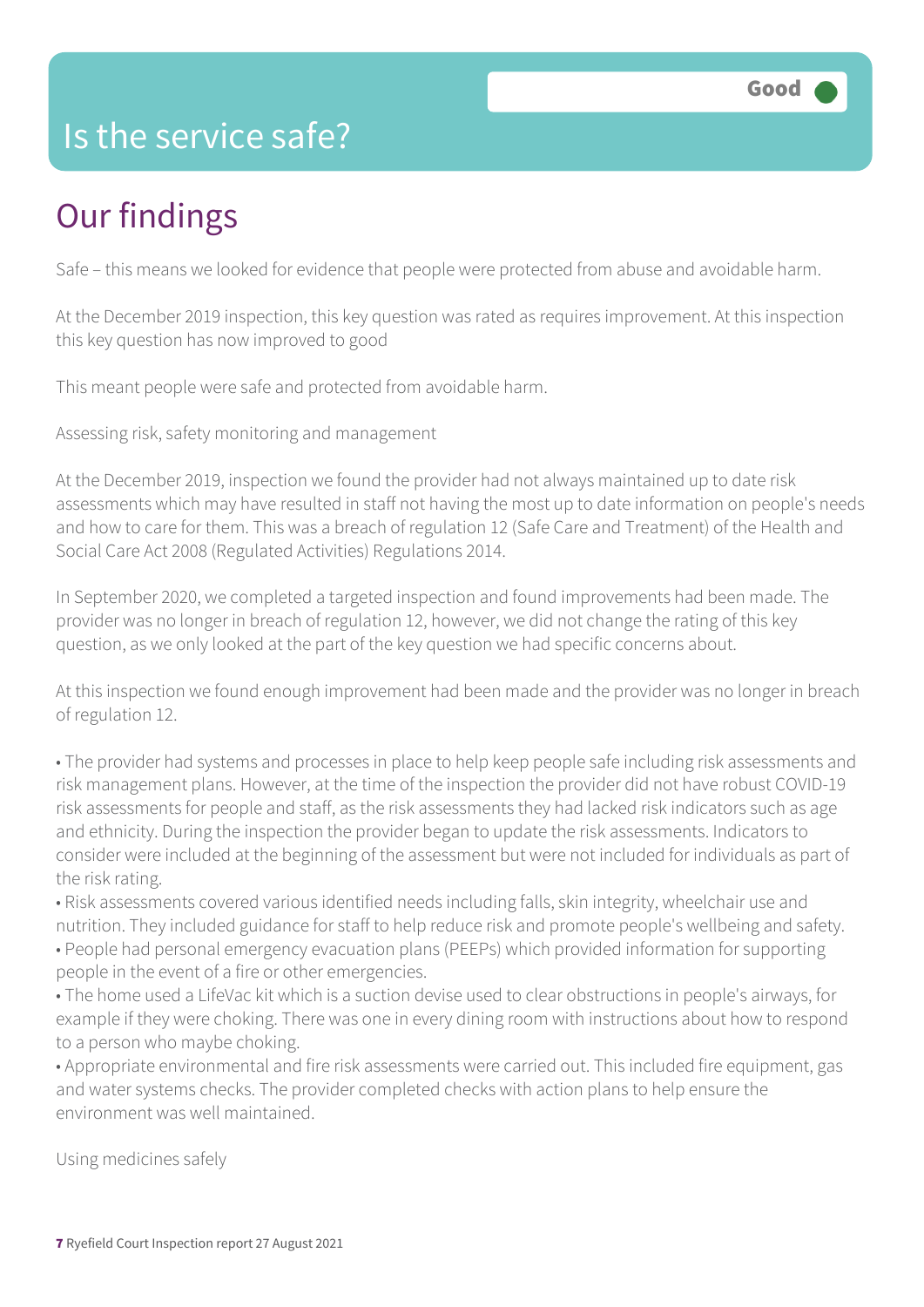At the December 2019, we found examples of medicines not being managed safely which included instructions for administration that were not clear and opening dates not recorded. This was a breach of regulation 12 (Safe Care and Treatment) of the Health and Social Care Act 2008 (Regulated Activities) Regulations 2014.

In September 2020, we completed a targeted inspection and found improvements had been made. The provider was no longer in breach of regulation 12, however, we did not change the rating of this key question, as we only looked at the part of the key question we had specific concerns about.

At this inspection we found enough improvement had been made and the provider was no longer in breach of regulation 12.

• Medicines were managed safely and the provider had a medicines policy and procedure to provide guidance for staff about how to safely administer medicines.

• Staff had appropriate training and medicines competency testing to help ensure they were administering medicines safely. They also had medicines workshops delivered by the deputy manager every six months to keep their training up to date.

• The provider had procedures for the safe receipt, storage and disposal of medicines. We observed staff administering medicines and found medicines administration records (MAR) reviewed indicated that people received their medicines as prescribed.

• Medicines audits were completed to help ensure procedures were followed. This meant medicines errors or incidents that occurred were identified and action could be taken to improve service delivery.

Systems and processes to safeguard people from the risk of abuse

• The provider had policies and procedures in place to help safeguard people from harm or abuse. People using the service told us they felt safe. Comments included, "I feel safe here. When I get up in the morning, they help me on to my zimmer frame. Things like that make me feel safe" and "I feel very safe. There are lots of people here looking out for me. I don't have any worries."

• Staff completed regular safeguarding adults training and knew what action to take if they thought people were at risk of harm.

• The service maintained a record of safeguarding concerns. When concerns had been raised, the provider notified the relevant agencies and undertook appropriate safeguarding investigations to help protect people from further harm and to improve the care delivered to people in the home.

#### Staffing and recruitment

• During the inspection there were enough staff to meet people's needs and keep them safe. People told us they thought staff were busy and that could cause delays but overall felt the staffing was adequate. Comments included, "Between 6am and 10am is their busiest time and they could definitely do with an extra carer on duty at this time. I have to wait a long time to be attended to…If I use the call-bell they normally arrive within 10 minutes", "There is a call-bell. Sometimes it does take a while for them to arrive. On the whole, I think they do have enough staff, they're just very busy" and "The carers are always late getting me up in the morning. They're very good though."

• The provider had bank staff who only worked at that location and they did not use agency staff. This meant there was staffing continuity and staff were familiar with people's care needs.

• The provider followed safe recruitment practices to help ensure only suitable staff were employed to care for people using the service. After being recruited, staff undertook an induction and training, so they had the required knowledge to care for people.

Preventing and controlling infection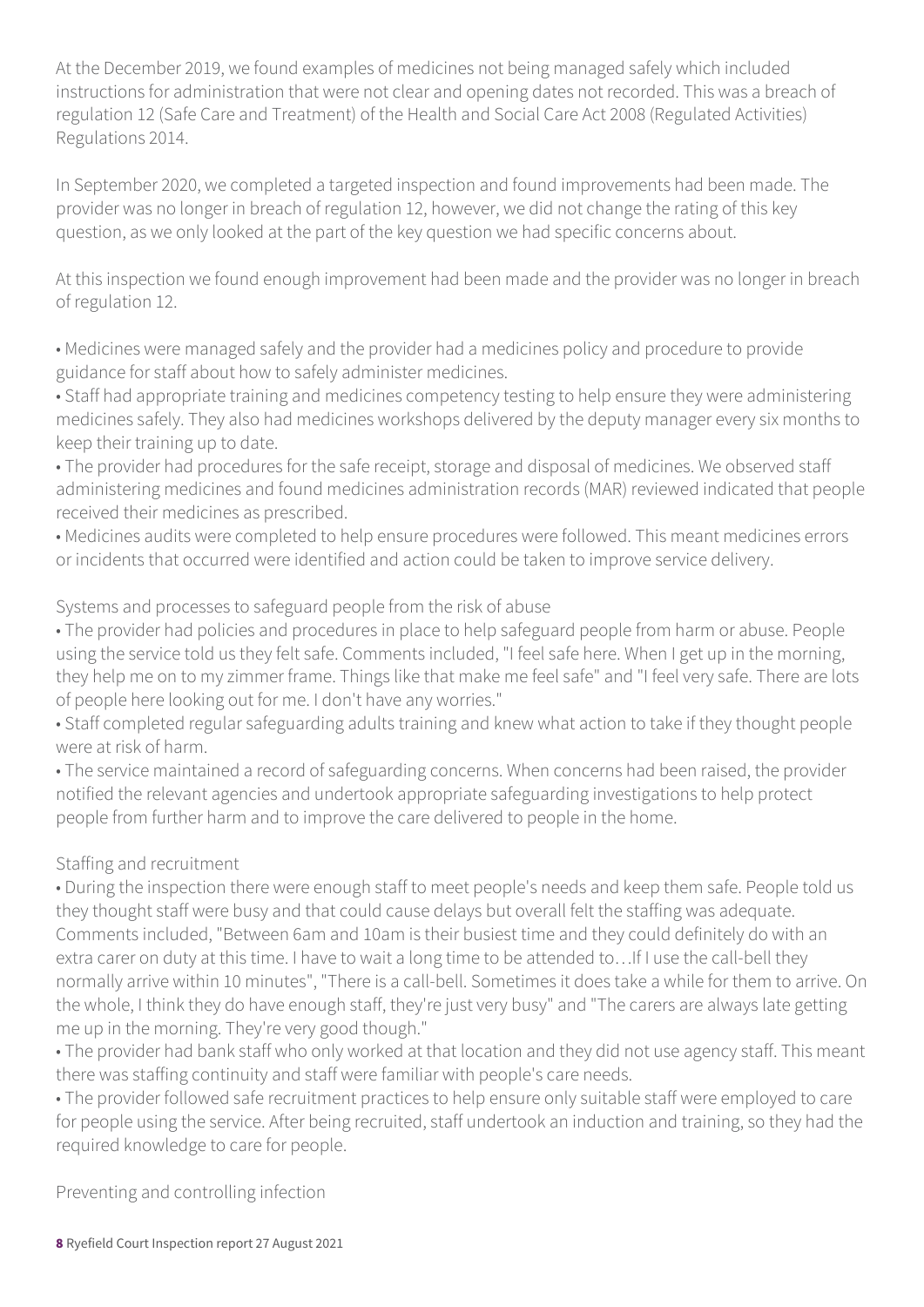- We were assured that the provider was preventing visitors from catching and spreading infections.
- We were assured that the provider was meeting shielding and social distancing rules.
- We were assured that the provider was admitting people safely to the service.
- We were assured that the provider was using PPE effectively and safely.
- We were assured that the provider was accessing testing for people using the service and staff.
- We were assured that the provider was promoting safety through the layout and hygiene practices of the premises.
- We were assured that the provider was making sure infection outbreaks can be effectively prevented or managed.
- We were assured that the provider's infection prevention and control policy was up to date.
- We were assured the provider was facilitating visits for people living in the home in accordance with the current guidance.

#### Learning lessons when things go wrong

- The provider had systems for learning lessons when things went wrong. There was a process in place for reporting incidents and accidents. These were investigated, recorded and the learning from them was used to improve practice and the care and support given to people.
- We saw for example, the provider put in place a falls strategy to reduce the number of falls people were having. This included identifying four 'falls champions' to support staff with best practice around the management of falls. The provider also created a new investigation template referred to as the 'Five Whys' with the intention of encouraging staff to capture more detailed information at the time of the fall to better understand why it was happening. The managers then completed an analysis so more effective preventative measures could be put in place. This has resulted in a significant reduction in overall falls.
- Team meeting records confirmed learning was shared with staff.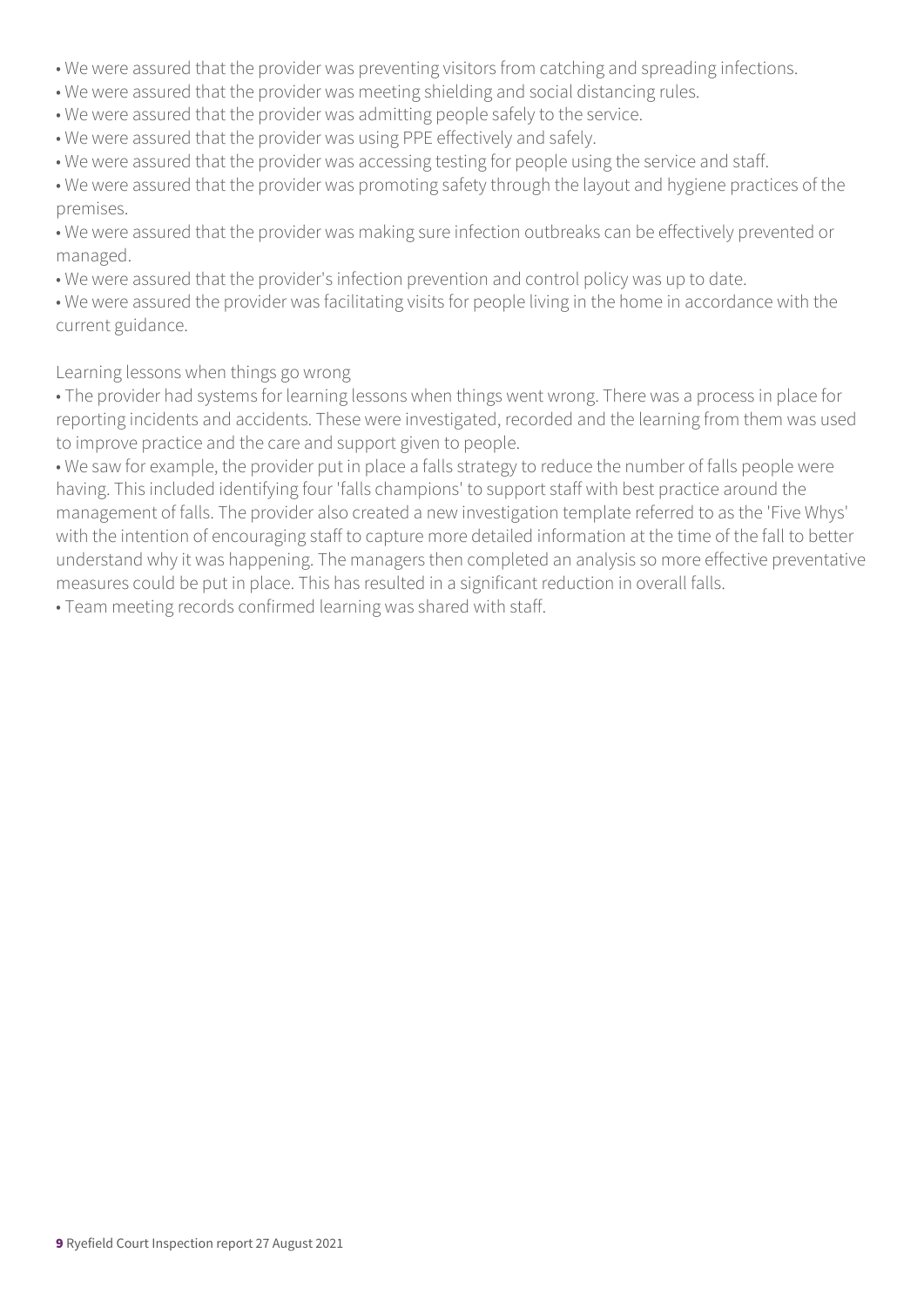### Is the service effective?

# Our findings

Effective – this means we looked for evidence that people's care, treatment and support achieved good outcomes and promoted a good quality of life, based on best available evidence.

At the December 2019 inspection, this key question was rated as requires improvement. At this inspection this key question has now improved to good.

This meant people's outcomes were consistently good, and people's feedback confirmed this.

Adapting service, design, decoration to meet people's needs

At the December 2019, inspection we found the service was not always dementia friendly. This was a breach of regulation 15 (Premises and equipment) of the Health and Social Care Act 2008 (Regulated Activities) Regulations 2014.

In September 2020, we completed a targeted inspection and found improvements had been made. The provider was no longer in breach of regulation 15, however, we did not change the rating of this key question, as we only looked at the part of the key question we had specific concerns about.

At this inspection we found enough improvement had been made and the provider was no longer in breach of regulation 15.

• The home was decorated to a high standard and designed to meet people's needs. People's rooms had ensuite facilities and when required, specialist equipment such as repositioning frames and sensors.

• The second floor of the service was exclusively for the use of people living with dementia. The corridors had furniture placed in them which could be used to assist people with orientation. This included chairs people could rest in and things of interest in drawers in tables.

• The provider had put up signs with pictures on them to help people know what was behind a door even if they could not read the sign. When required, people's doors were decorated to help them identify their room more easily. People's bedrooms were clean and personalised to individual tastes, so they had familiar things around them. There were a number of lounges people could sit in to read, watch tv or play games. Additional features of the home included a cinema room, hairdressers and a bistro bar on the ground floor off the main entrance where people could meet with visitors.

• The home had a well-kept garden where people had the opportunity to garden, relax or to meet with visitors.

Assessing people's needs and choices; delivering care in line with standards, guidance and the law • People's needs were assessed prior to moving to the home to confirm these could be met by the provider in line with legislation and guidance.

• People and their relatives told us they were involved in the assessment and care planning process, to help ensure care was delivered according to their identified needs and wishes. Comments included, "The carers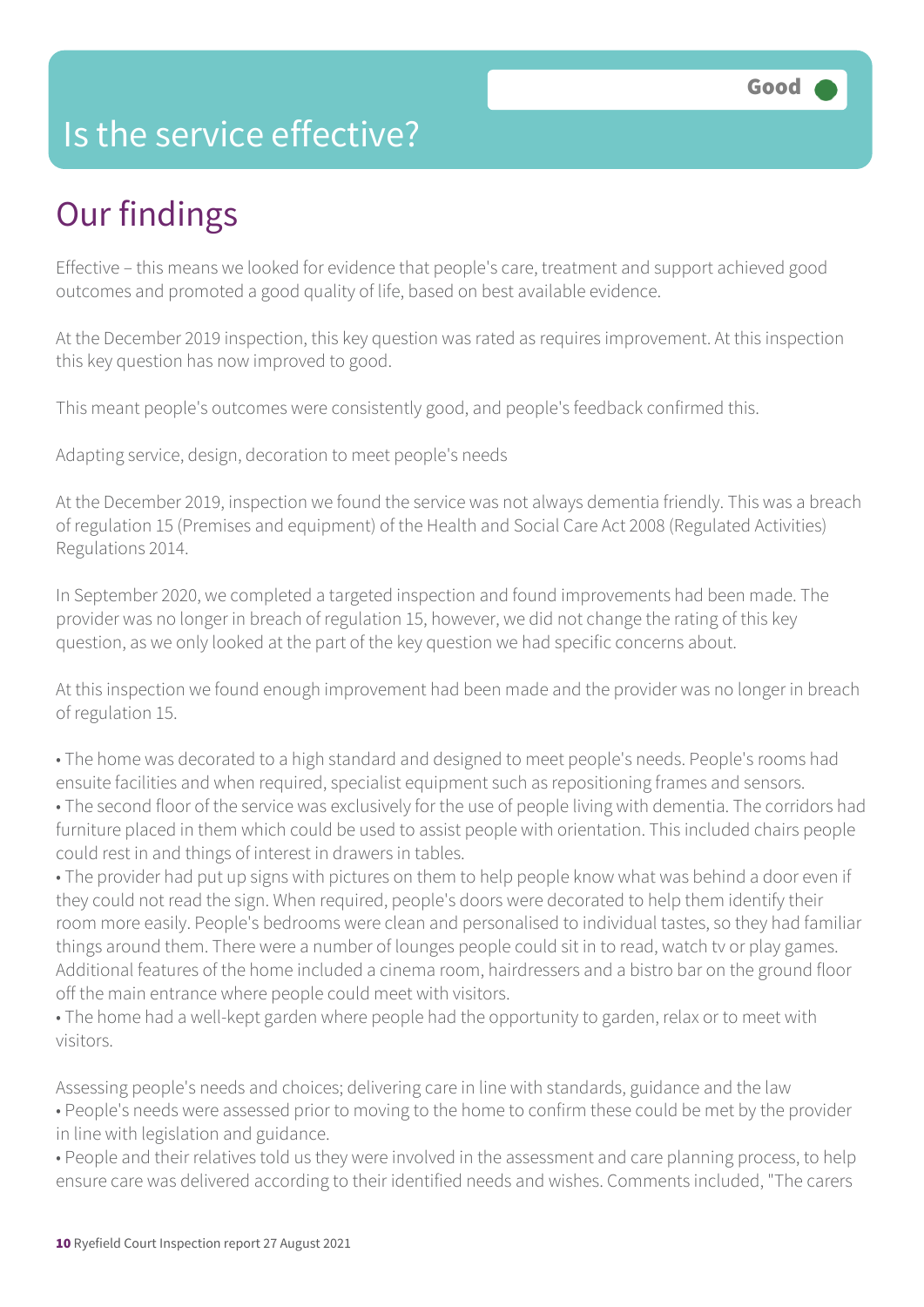document everything on the computer about my care. It is all efficient and done properly. I feel that I can make choices, within reason, of course", "I believe there is a care-plan but my [relative] would have been involved with that" and "Yes, there is a care-plan. It is 39 pages long! They are very thorough." • Staff were aware of people's individual support needs and preferences, and care plans had relevant guidance for staff to provide care in line with people's choice.

#### Staff support: induction, training, skills and experience

• People were cared for by staff with the skills and knowledge to effectively deliver care and support. New staff undertook an induction, training the provider considered mandatory and shadowed an experienced member of staff. New care workers were enrolled on the Care Certificate which is a nationally recognised set of standards that gives new staff to care an introduction to their roles and responsibilities.

• Staff had regular relevant training including training that was specific to the needs of the people they cared for. For example, epilepsy, behaviour that challenges and dementia training. Staff also completed a number of annual competency tests such as infection control to help ensure they had the appropriate skills to effectively care for people. Regular supervision and appraisals helped to develop staff skills.

• There were daily handovers to provide up to date information around peoples' needs and monthly team meetings where staff had the opportunity to share information and good practice with each other.

• Staff told us they felt supported and listened to by the registered manager.

Supporting people to eat and drink enough to maintain a balanced diet

• People were supported to have food and drink that met their dietary needs and wishes. Dietary information sheets identified likes, dislikes and allergens. Care plans recorded any specific needs, such as the risk of choking or pureed food requirements, and people's food likes and dislikes.

• Overall people were happy with the meals served and told us, "I'm not keen on the food. The puddings are good though. I do get a choice. There are drinks all of the time, lemonade, pear juice. Anything you fancy", "I can't grumble about the food. We have a choice. There are ample portions, sometimes too much. You can always get a drink", "I'm very picky with food. I like the food on and off. They are very good because they will make up something that I've asked for" and "You can make a special request. I'm very fond of [a specific] food and [the registered manager] organised a takeaway for me from a local [specific food] restaurant." • Nutritional assessments had been completed and formed part of people's care plans. When additional support was required, people had been referred to other professionals, for example, the speech and language team to be appropriately assessed. Care plans were updated to reflect the professionals' guidance. When required, people's nutritional needs and weight were assessed and monitored for changes. • Food was prepared freshly every day and there was a choice of meals, including culturally appropriate dishes. Each unit had hydration stations and baskets on the unit with snacks in communal areas. • For hydration and nutrition week, the chef made a range of smoothies, fruit platters, and fruit tasting plates. After liaising with the nurses, they found a reduction in urinary tract infections and better hydration so they have made this a regular daily event.

#### Staff working with other agencies to provide consistent, effective, timely care

• We viewed records that confirmed the provider worked with other professionals including the community nurse, district nurse, dietician and the GP, to help ensure people received effective and timely care. On health care professional who visited regularly said, "The home staff are quick to highlight and raise any concerns. They are seriously on the ball, and the manager and the deputy manager work well together. We have weekly multi-disciplinary team meetings and it has made a massive difference to hospital admissions. They [Ryefield Court] refer appropriately [and make] contact immediately."

Supporting people to live healthier lives, access healthcare services and support

• People were supported to stay healthy through assessing and monitoring their health needs. People told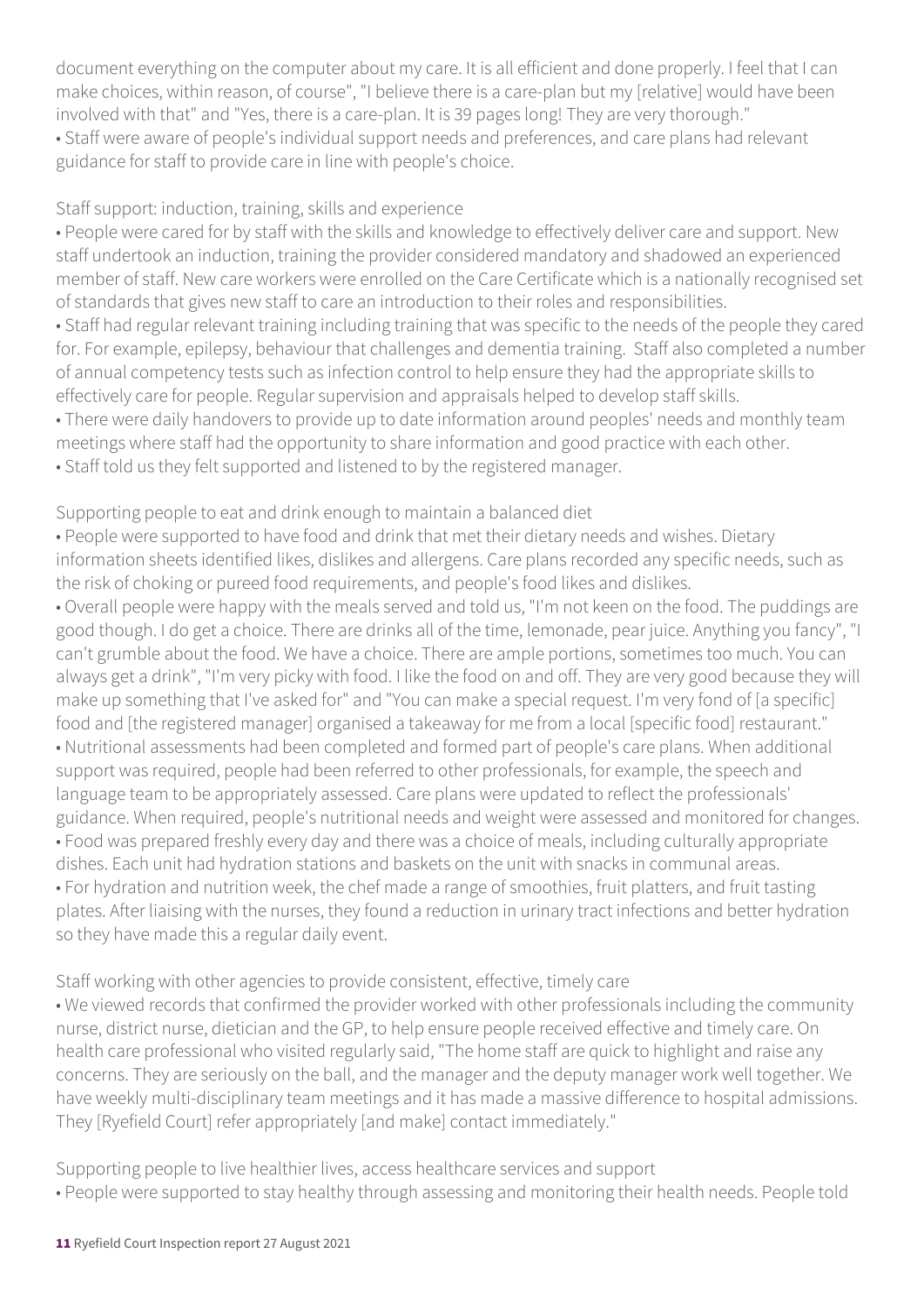us, "I'm getting all the medical attention I need. I've seen the optician recently and have new glasses. It has made a difference. I'm on a list to see the dentist [who was visiting on the day of the inspection] I badly need to see one. The district nurse [also] visits." A healthcare professional commented, "High standard of professionalism from senior carers, who know their residents and their care needs, they are quick to notice deterioration and act, accordingly, keeping medical professionals and families informed." • Care plans detailed people's health care needs, provided appropriate guidance to staff and were updated promptly when there were changes in people's needs. Reviews were held regularly.

Ensuring consent to care and treatment in line with law and guidance

The Mental Capacity Act 2005 (MCA) provides a legal framework for making particular decisions on behalf of people who may lack the mental capacity to do so for themselves. The Act requires that, as far as possible, people make their own decisions and are helped to do so when needed. When they lack mental capacity to take particular decisions, any made on their behalf must be in their best interests and as least restrictive as possible.

People can only be deprived of their liberty to receive care and treatment when this is in their best interests and legally authorised under the MCA. In care homes, and some hospitals, this is usually through MCA application procedures called the Deprivation of Liberty Safeguards (DoLS).

We checked whether the service was working within the principles of the MCA, and whether any conditions on authorisations to deprive a person of their liberty had the appropriate legal authority and were being met.

• The principles of the MCA were followed. People, or where appropriate their legal representative, consented to the care and support they received at the home.

• When people had the mental capacity to make decisions about their care, their consent was sought, and they were given the opportunity to make everyday decisions about their care. One person said, "You have to accept that you can't always have a choice in matters but on the whole we do get choices here",

• When people lacked the capacity to make decisions about their care, their mental capacity had been assessed and best interests decisions had been made appropriately and as needed. For example around restrictive equipment such as bedrails and sensor mats.

• DoLS authorisations were applied for as required.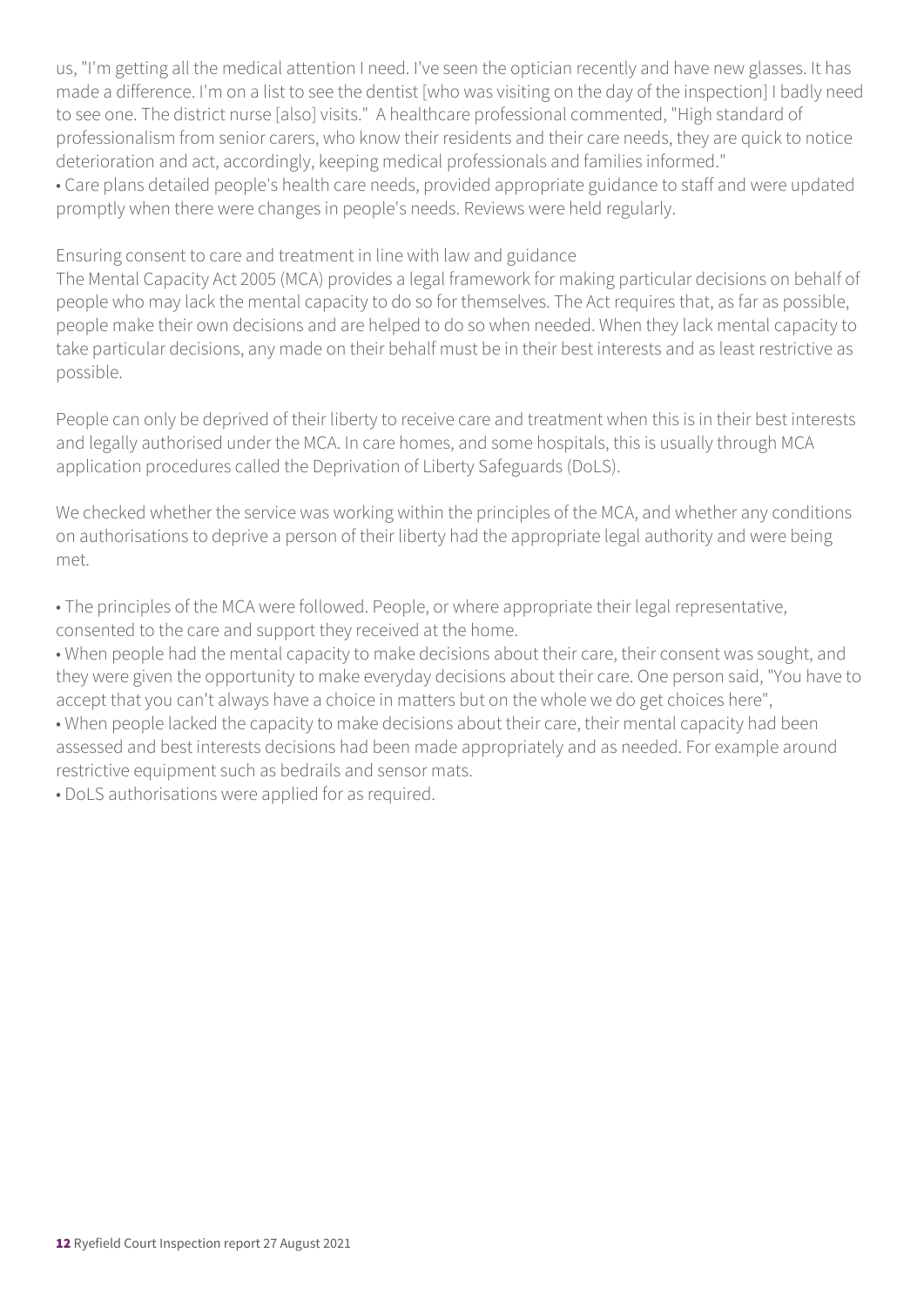### Is the service caring?

# Our findings

Caring – this means we looked for evidence that the service involved people and treated them with compassion, kindness, dignity and respect.

At the last inspection this key question was rated as requires improvement. At this inspection this key question has now improved to good.

This meant people were supported and treated with dignity and respect; and involved as partners in their care.

Ensuring people are well treated and supported; respecting equality and diversity

At the December 2019, inspection we found staff interactions with people were not always person centred so that they met people's individual needs. This was a breach of regulation 9 (Person centred care) of the Health and Social Care Act 2008 (Regulated Activities) Regulations 2014.

In September 2020, we completed a targeted inspection and found improvements had been made. The provider was no longer in breach of regulation 9, however, we did not change the rating of this key question, as we only looked at the part of the key question we had specific concerns about.

At this inspection we found enough improvement had been made and the provider was no longer in breach of regulation 9.

• People and their relatives made positive comments about the staff being caring. We observed kind and caring interactions between staff and people using the service. The staff team worked well together to care for people and were skilled at encouraging and engaging people. We saw staff encouraging those who could walk to do so.

• Staff had completed training in equality and diversity and were aware of the importance of respecting people's individual needs and protected characteristics, such as culture and religion. For example, one person accessed prayers on their laptop and live streaming from their place of worship. Each floor had an electronic tablet which could be used to translate information into different languages. There were culturally appropriate menu choices available to people. Care plans indicated people had a choice of male or female carers for personal care.

• The registered manager told us no one openly identified as LGBTQ+ but the home acknowledged Pride events with celebrations. Preadmission assessments and care plans gave people the option of stating their sexual orientation if they wanted to.

Supporting people to express their views and be involved in making decisions about their care • People and their relatives, if appropriate, were involved in planning their care. People were supported to express their views and be involved in day to day decisions. For example, during lunch we saw people were offered choices and shown plated food to make meal choices. Staff constantly engaged with people and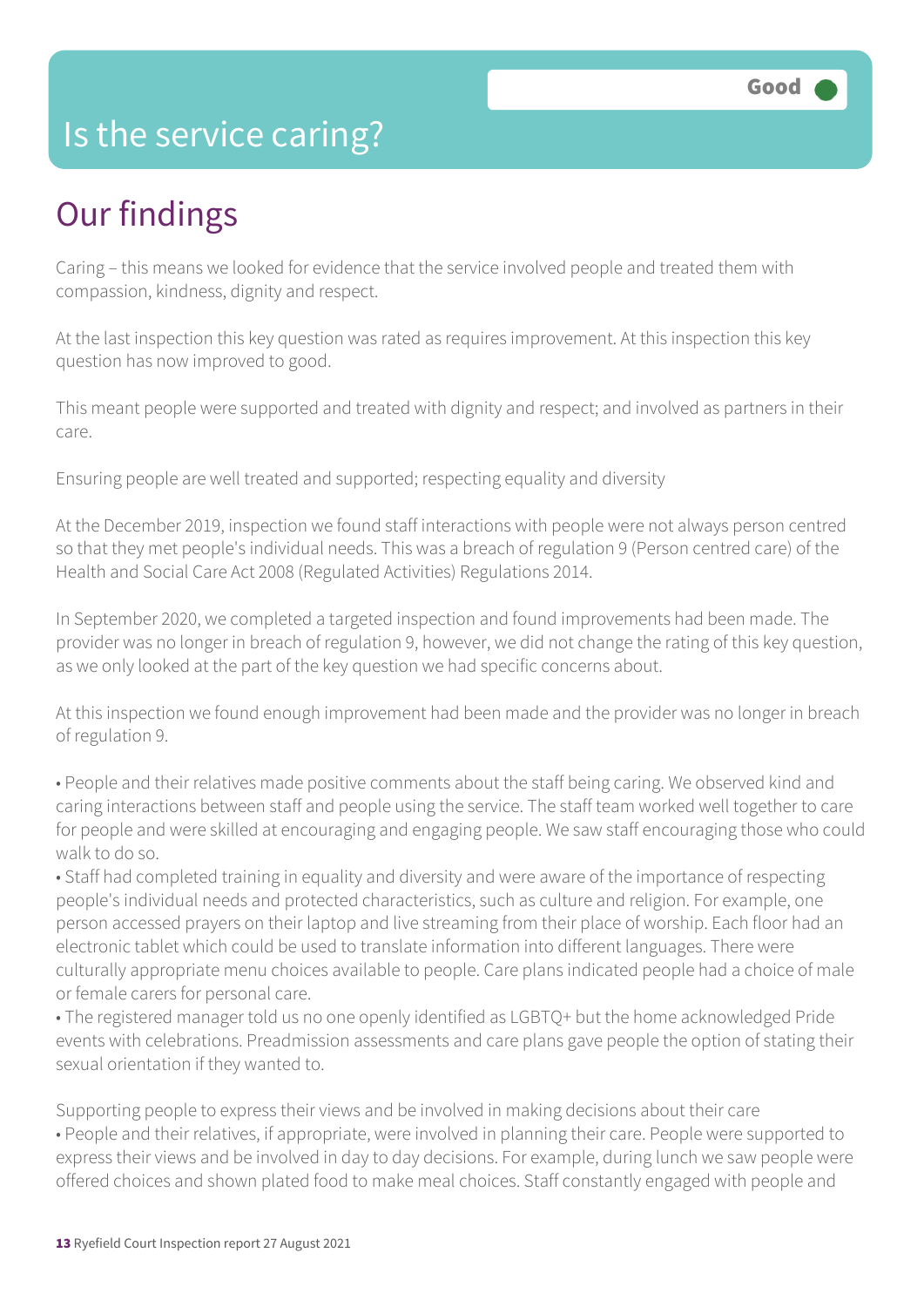asked them if they had enjoyed their food.

• Care plans contained information about people's likes and dislikes, so staff had an understanding of how to care and support people safely, even when they were not always able to express it themselves. We observed one person with a photo album and staff talking with them about their family and grandchildren. We saw another member of staff sitting with a person talking about music from the past which interested the person.

Respecting and promoting people's privacy, dignity and independence

• People were treated with dignity and respect. They told us, "They're all caring. They're all different but they all treat me with dignity. I feel like a princess", "The personal care is pretty good here. They're very kind" • We observed people were encouraged to maintain their independence. One person told us, "The carers are very kind. One nurse has encouraged me with my walking. When I arrived here I wasn't able to walk because of [condition]. The carer has been very tough with me, doing the exercises, when I didn't want to do it, but it has worked and I can now use my frame. This is not a job I could do myself. I appreciate what they do."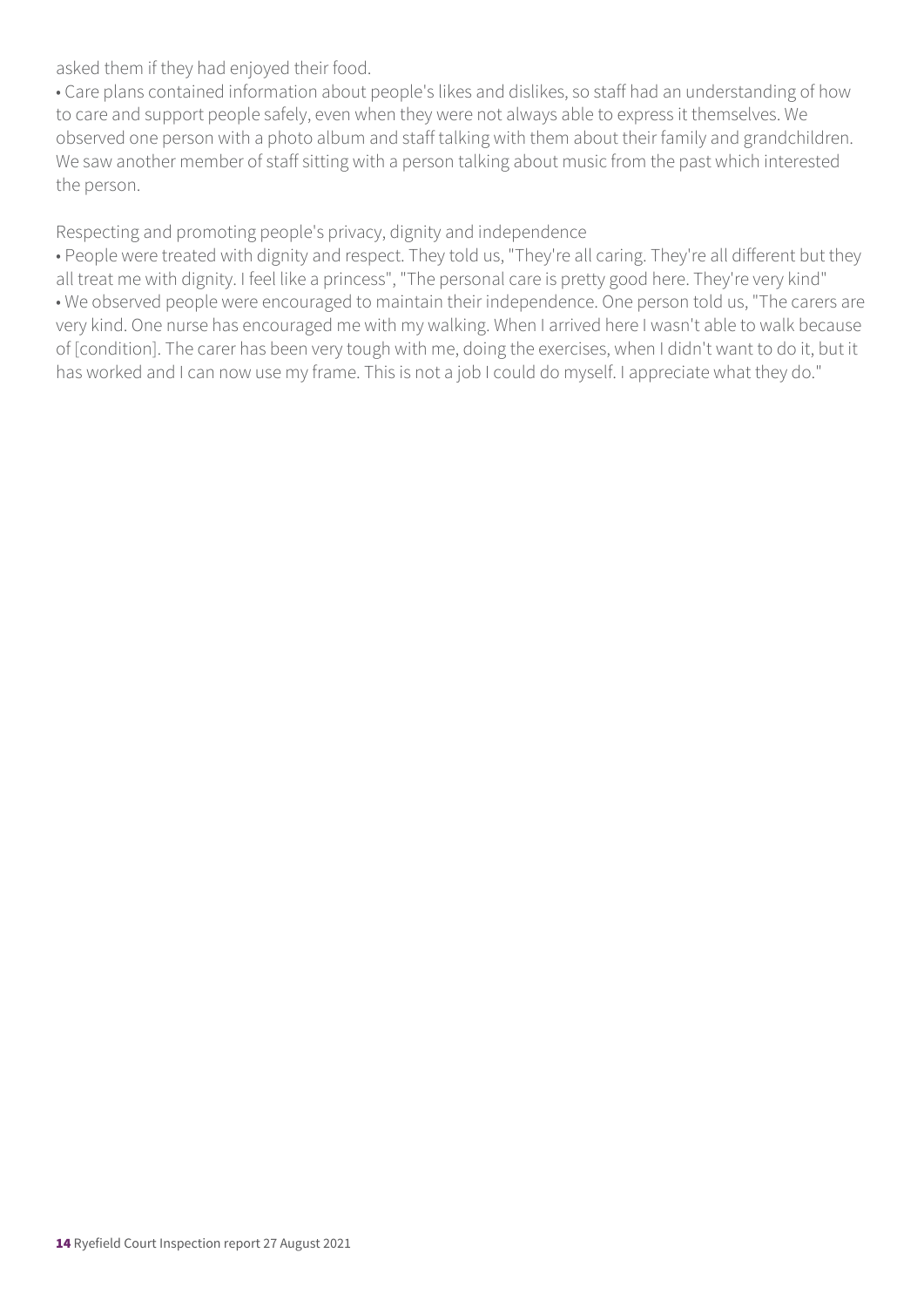### Is the service responsive?

# Our findings

Responsive – this means we looked for evidence that the service met people's needs.

At the December 2019 inspection, this key question was rated as requires improvement. At this inspection this key question has improved to outstanding.

This meant services were tailored to meet the needs of individuals and delivered to ensure flexibility, choice and continuity of care.

Planning personalised care to ensure people have choice and control and to meet their needs and preferences

At the December 2019, inspection we found the service was not always dementia friendly. This was a breach of regulation 9 (Person centred care) of the Health and Social Care Act 2008 (Regulated Activities) Regulations 2014.

In September 2020, we completed a targeted inspection and found improvements had been made. The provider was no longer in breach of regulation 9, however, we did not change the rating of this key question, as we only looked at the part of the key question we had specific concerns about.

At this inspection we found enough improvement had been made and the provider was no longer in breach of regulation 9.

•The provider ensured people received a high standard of person centred care. We found examples where staff had effectively responded to people's needs and found innovative ways to support people to continue to live the life they wanted to despite their changed circumstances. An audit had been undertaken in relation to people living with the experience of dementia to try to identify areas of individual interest and whether these could be accommodated. One person who liked dogs, had a replica dog that looked like it was alive and 'breathing'. This provided the person the experience of having a dog they could hold and stroke which was comforting and calming for them. They liked animals and the dog also provided a focus. Additionally, it was a good conversation point that encouraged others to engage with the person. •Another person told us they were a hairdresser. Staff confirmed this and explained during lockdown the person had given some staff members a haircut. This clearly gave the person a sense of satisfaction. •A third person told us they liked the home but missed the gardening they used to do when they lived in their own home. The registered manager explained this person wanted ownership of the area by their room door and became unsettled if other people were in that space. Knowing that the person liked to garden and as a solution to providing ownership and helping the person to feel they belonged at Ryefield Court, the provider turned this area into a garden for the person which meant everyone could enjoy looking at it but did not go into the space. This helped the person to feel they had control of their own space without impacting negatively on others. It also gave them the ownership they were looking for.

• The registered manager said they tried to meet people's individual needs and told us some people who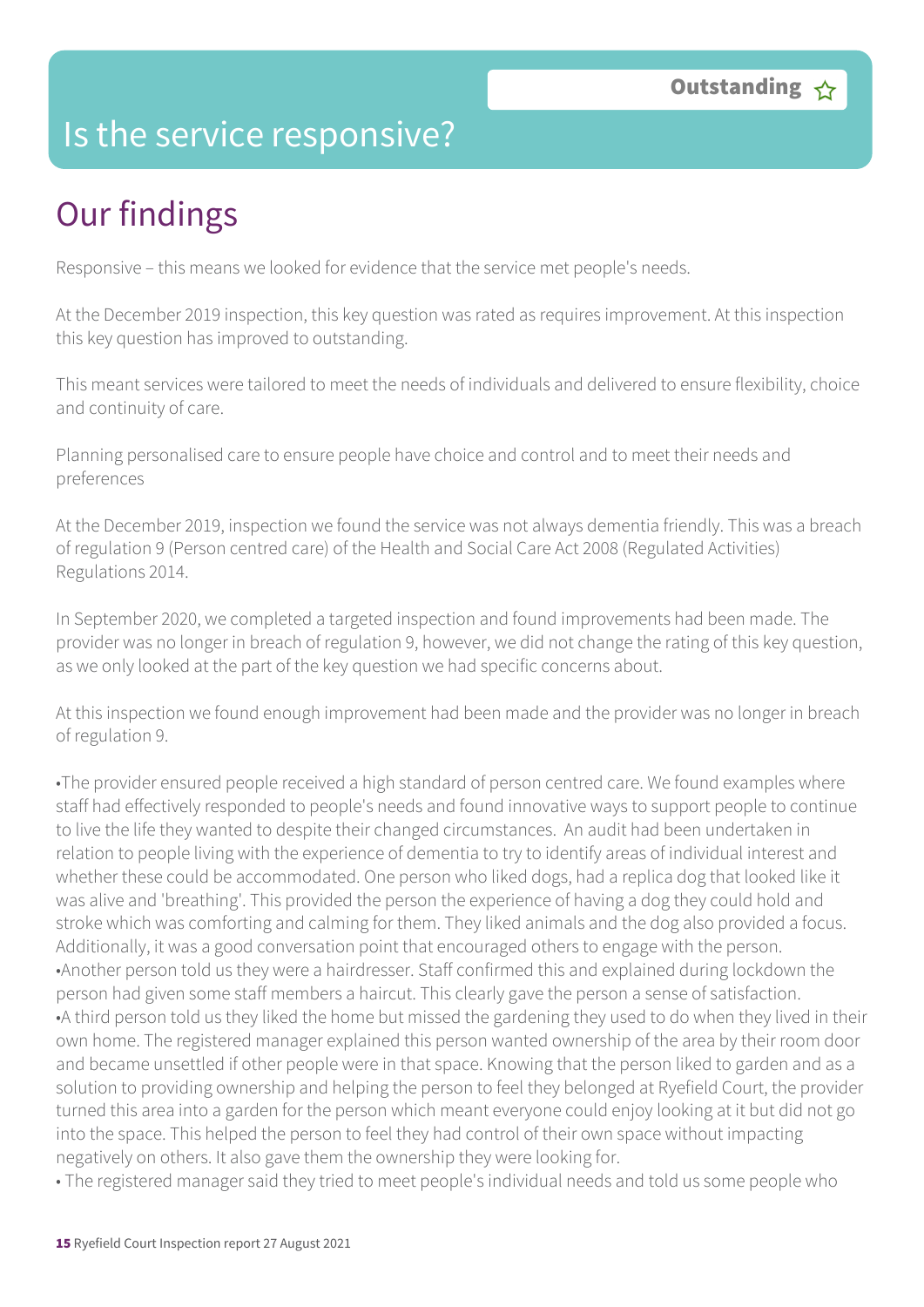lived with the experience of dementia had photos on their doors to help them recognise their rooms. One person kept removing their photo as they did not recognise themselves. The provider contacted relatives to request photos of the person at different ages so the person could choose one they identified with. This helped resolve the issue, as once they had chosen a photo that they identified with and it was placed on their door, it helped to reduce their disorientation and helped them to know they were at their own room. •Care plans were person centred and specific to the person's needs. For example, we saw assessments and care plans where people had needs associated with diabetes and impaired swallowing, which included specific and modified diets with guidance for staff on how to support people with these needs. •People also had equipment specific to their needs to care for them safely and to help promote their independence. For example, for one person the provider had identified they required some very specific equipment for their needs. The provider discussed this with the family and then purchased a shower chair, wheelchair and recliner to help improve the person's access and increase their independence. A CLTRS (Continues Lateral Therapy Rotation System) was used to reposition the person every 10 minutes on alternate sides and was carried out via a profile bed with a pressure relief mattress provided by the service. This helped to reduce the risk of the person developing pressure ulcers and made the changing of position for the person more comfortable and less painful.

• Staff understood the needs of different people and provided support in a way that met these needs and promoted equality. For example, after one person's family were asked for feedback, the chef was able to cook foods appropriate to that person's cultural needs. Other people told us about the provider accommodating takeaways they requested. The provider's response to people's preferences meant people could enjoy the food they liked.

• We saw several people had benefited from the provider's 'person centred approach' falls prevention strategy. For example, one person had 21 falls in a twelve month period, and by using the 'Five Whys' template and a root cause analysis, the provider identified the person was falling due to their sight impairment. In response they got in touch with the RNIB (Royal National Institute of Blind People) and the local authority's sensory assessor for advice. A number of interventions were identified including putting sensor mats and a lower bed in place, changing the person's room around and purchasing brightly coloured bedding which they helped choose and helped the person see the edges of the bed better. This assisted with their orientation and to mobilise better in their room. Additionally, the person had been observed to sit on the arm of chairs, so the provider purchased brightly covered covers with contrasting backs and arms to help the person differentiate between the two when they try to sit down.

• The provider had produced a graph of falls over the year to evidence that by providing care that was bespoke to the individual's needs there had been a decrease in falls for the person. A relative wrote to the home saying, 'The close analysis of the frequency and timing of [person's] falls shows a meticulous and practical approach with thoughtful and imaginative responses with regard to possible solutions.' •The falls prevention strategy also looked at the environment and identified areas for improvement such as

lighting to increase the feeling of brightness and identified falls champions to support other staff members with best practice.

• The provider used an electronic recording system to monitor and record the care provided. A staff member said they preferred the electronic system as they always had the tablet with them so "nothing gets missed, everything is documented". Daily handovers also helped to keep staff updated about any changes to people's needs.

• Staff were responsive to people's needs throughout the day. They knew people well and their responses demonstrated this. For example, we saw a person was agitated and a member of staff seeing this put specific music on their phone which they knew the person liked and this calmed the person down.

• A healthcare professional confirmed the management were open to learning and improving their practice and told us, "The care home is open and transparent and act on suggestions/ criticisms and the manager and deputy are always happy to listen and act quickly."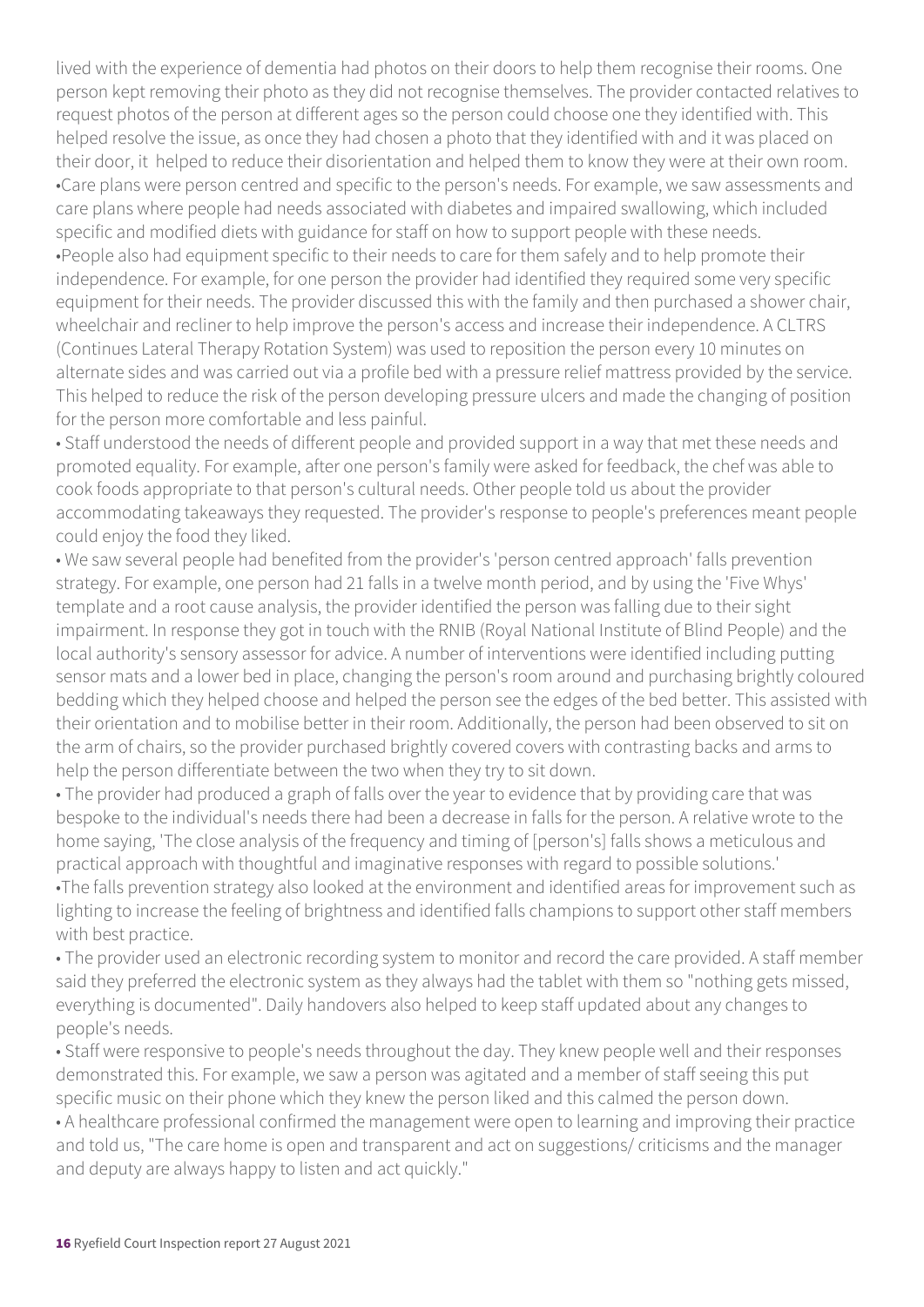Supporting people to develop and maintain relationships to avoid social isolation; support to follow interests and to take part in activities that are socially and culturally relevant to them

• People were supported to maintain relationships and stay in contact with family and friends.

• A new customer relations manager had been employed to help people settle into the home when they moved in and continued to liaise with relatives.

• People were supported to use tablets and phones to contact relatives. The provider also purchased a social media type programme that enabled families to send in updates and photos and this could be printed out like a personalised newspaper for people to read and stay in touch with their families. Relatives we spoke with indicated communication had been kept up during the pandemic. They said, "We receive a weekly email detailing what is going on. They asked what my [relative] likes doing. Very person-centred."

• The provider had an activity co-ordinator who planned and supported people with various activities. During the pandemic one to one activities were happening in people's rooms including lots of art activities. As things have opened up the home has booked entertainers to play in the garden. Other activities include exercises, musical bingo, cheese and cracker evenings and coffee mornings.

• A mobile bistro service had been developed bringing the bistro experience to people on each floor, particularly for those who were not able to go downstairs to the bistro area. For people who could use the bistro on the ground floor, it provided a place to meet others in the home but also friends and families could drop in and use the bistro with people living in the home. A fine dining room could be rented out for special events for people who wanted to receive visitors or for a specific event such as birthdays, and there was a set special menu for this. This provided people with a large private space to meet with family and friends.

• The service had purchased a device which helped stimulate circulation and improve physical and functional performance by vibrating people's feet when people couldn't do exercises and were limited to their rooms. The provider identified people who this activity might benefit and discussed it with the people's GPs to gain authorisation for this activity. Often these were people who were prone to falls. The activity coordinator then organised a 12- week exercise programme that was carried out as a one to one activity. The provider documented people's progress before, during and after the exercise programme and concluded that it could contribute to people being more stable in terms of mobility. The registered manager also commented on the benefits of people having one to one interaction with staff.

• People said they had the opportunity to be involved in activities and told us, "We play games, make things like cards. We do go out to the garden on two days a week", "They do quizzes, bingo, skittles, banana bread baking. It's more limited now because of COVID. We do get a choice though and now we can go back to the Bistro again with the residents from the other floors. I really enjoy that" and "We can go out in the garden if the weather is fine. I used to have a lovely garden. They do ask if I'd like to help to pot up plants." • Relationships between people and staff were based on mutual respect. We observed staff being attentive and trying to engage people where they could. It was clear staff knew people well and had a good understanding of their interests. We saw one person who used to be a dress maker had a sewing kit. This was situated on the table by them and a staff member spent a long time chatting with the person about what was in the sewing kit and asking the person to feel the objects, try to name them and think of something the same colour. The staff member never tired, even though the person was not that responsive at times. They tried different techniques to engage with the person and after a while it worked. The person really joined in and started picking things up.

#### Meeting people's communication needs

Since 2016 onwards all organisations that provide publicly funded adult social care are legally required to follow the Accessible Information Standard (AIS). The standard was introduced to make sure people are given information in a way they can understand. The standard applies to all people with a disability, impairment or sensory loss and in some circumstances to their carers.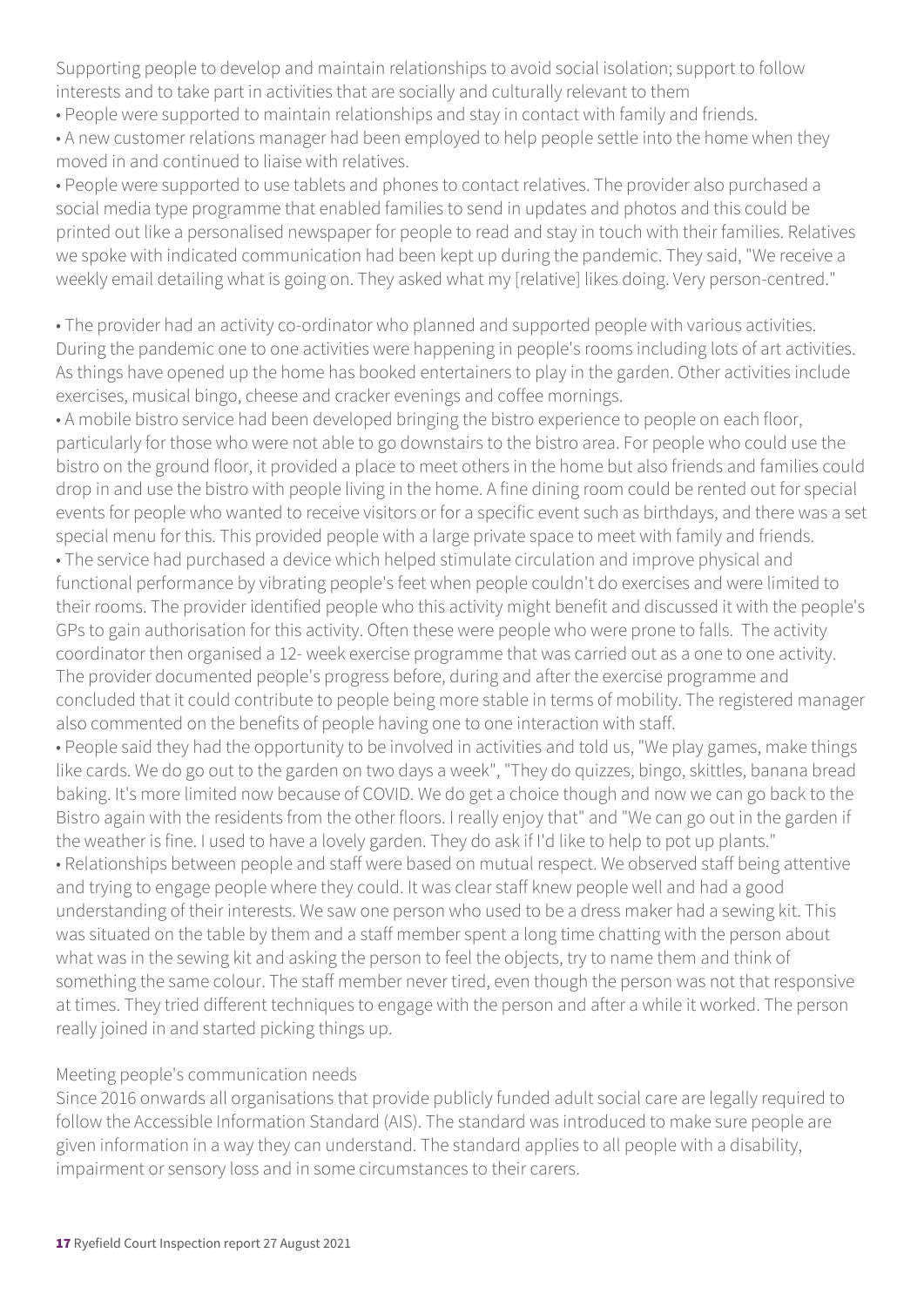• Care plans recorded information about people's communication needs, including if they required assistive aids such as glasses or a hearing aid.

• One person now prefers to speak in their first language. The registered manager told us they have a staff member on each shift who can communicate with the person in their preferred language, so the person is always able to make their needs known. The provider also recorded some phrases and books in the person's preferred language for them to listen to.

• Information was accessible to people in different formats, for example large print, and menus had pictures to indicate meal choices.

Improving care quality in response to complaints or concerns

• The provider had procedures in place for responding to complaints and information for people about complaints was in the service user guide.

• People and their relatives told us they knew how to make a complaint and felt able to raise concerns. Comments included, "I'd go to the office if I had a complaint. My [item] needed replacing recently and I let them know about it" and "I would go to the deputy manager. I have only had one complaint since living here."

• The provider kept a record of complaints. We saw these had been investigated, responded to appropriately and improvements made as needed.

#### End of life care and support

• The provider completed end of life care plans to help ensure people's wishes and preferences for care at the end of their lives was known in the event they required this support. Part of the pre-admission process was to send out information about end of life care and request people, with the help of their relatives if appropriate, to complete end of life forms so the provider had this information if needed.

• Staff responded to people's changing care needs and sought appropriate advice. Staff worked closely with other healthcare professionals including the GP and palliative care nurses to help people experience a comfortable, dignified and pain-free death.

• Staff were sensitive to the needs of both people and their families at this time. The provider had received positive feedback from the relatives of people they had supported at the end of their life. One family wrote, 'We felt that you and the rest of your staff went that extra mile for both our [relative] and us as a family in their final days. The end of such a full life was always going to be sad but Ryefield Court allowed it to be a dignified and compassionate end for all of us."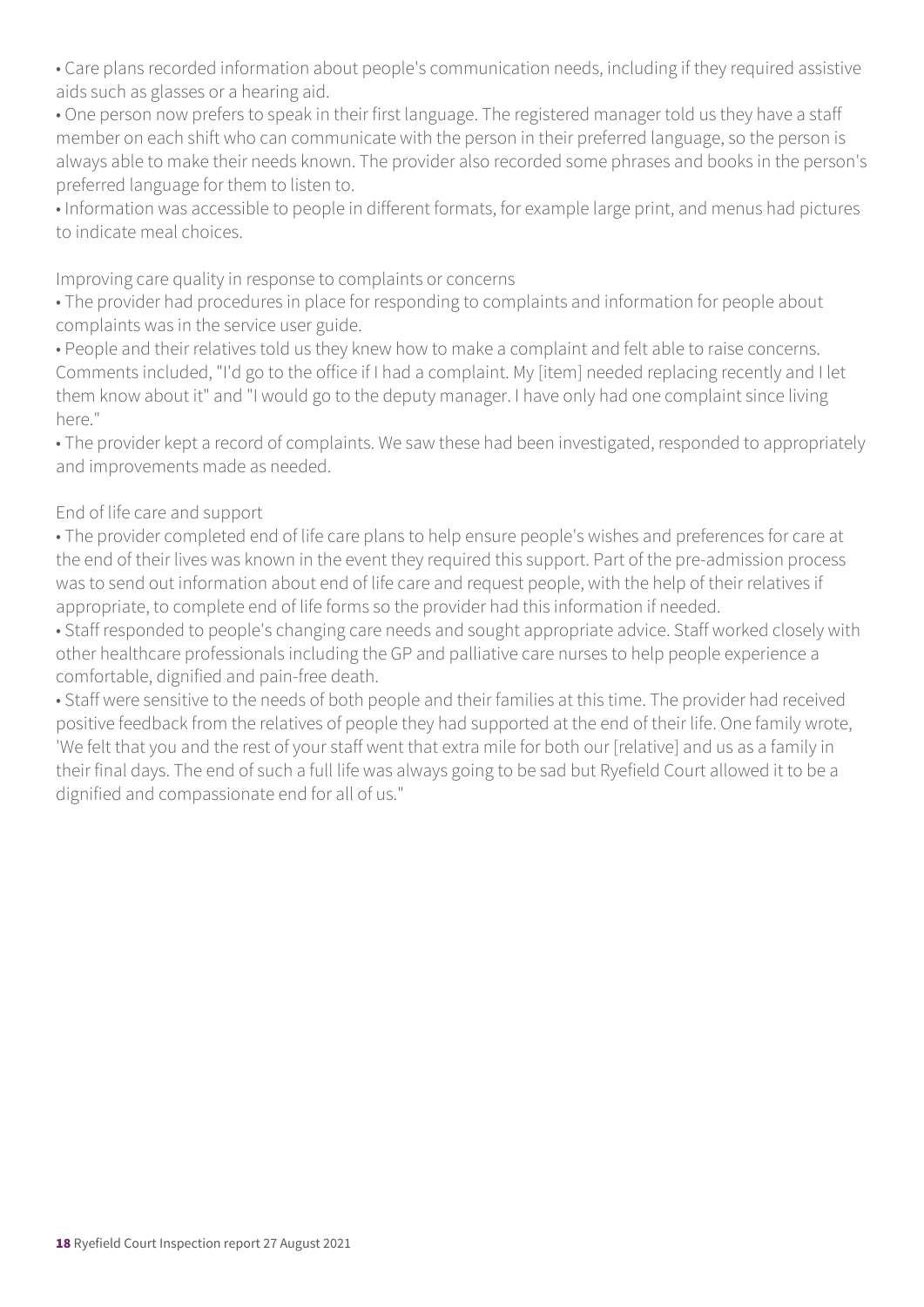### Is the service well-led?

# Our findings

Well-led – this means we looked for evidence that service leadership, management and governance assured high-quality, person-centred care; supported learning and innovation; and promoted an open, fair culture.

At the December 2019 inspection, this key question was rated as requires improvement. At this inspection this key question has now improved to good.

This meant the service was consistently managed and well-led. Leaders and the culture they created promoted high-quality, person-centred care.

Continuous learning and improving care

At the December 2019, inspection we found systems were not used effectively to monitor service delivery. This was a breach of regulation 17 (Good governance) of the Health and Social Care Act 2008 (Regulated Activities) Regulations 2014.

In September 2020, we completed a targeted inspection and found improvements had been made. The provider was no longer in breach of regulation 17, however, we did not change the rating of this key question, as we only looked at the part of the key question we had specific concerns about.

At this inspection we found enough improvement had been made and the provider was no longer in breach of regulation 17.

• The provider had effective systems for assessing, monitoring and mitigating risk and improving the quality of the service. We saw since the December 2019 inspection the registered manager and the staff team had worked consistently to learn from feedback and analysis to continuously improve service delivery. They were working with The King's Fund, an independent charitable organisation working to improve health and care in England. As part of their learning, when a new person moved into the service, staff were involved in the process and not just the managers. The registered manager told us communication had greatly improved.

• The provider was undertaking an exercise in identifying best practice, including what equipment to use, to help prevent and manage pressure sores. This would then be used consistently across the provider's other locations to help ensure best practice was consistently employed.

• The provider undertook checks and audits to help ensure continuous learning and improving care. These included the registered manager and deputy doing a daily walk around and a daily governance report that identified areas such as falls, incidents, accidents and wounds. The registered manager had a clinical risk register that provided oversight of areas such as choking, weight and falls and a monthly risk register which provided an overview of people's risk assessments. These helped to ensure the registered manager was fully updated on changes to risk and the needs of people using the service.

• A new audit system had been brought in with a dashboard that showed when reviews and updates were due. The registered manager kept a matrix of all the audits completed. Audits included an action plan to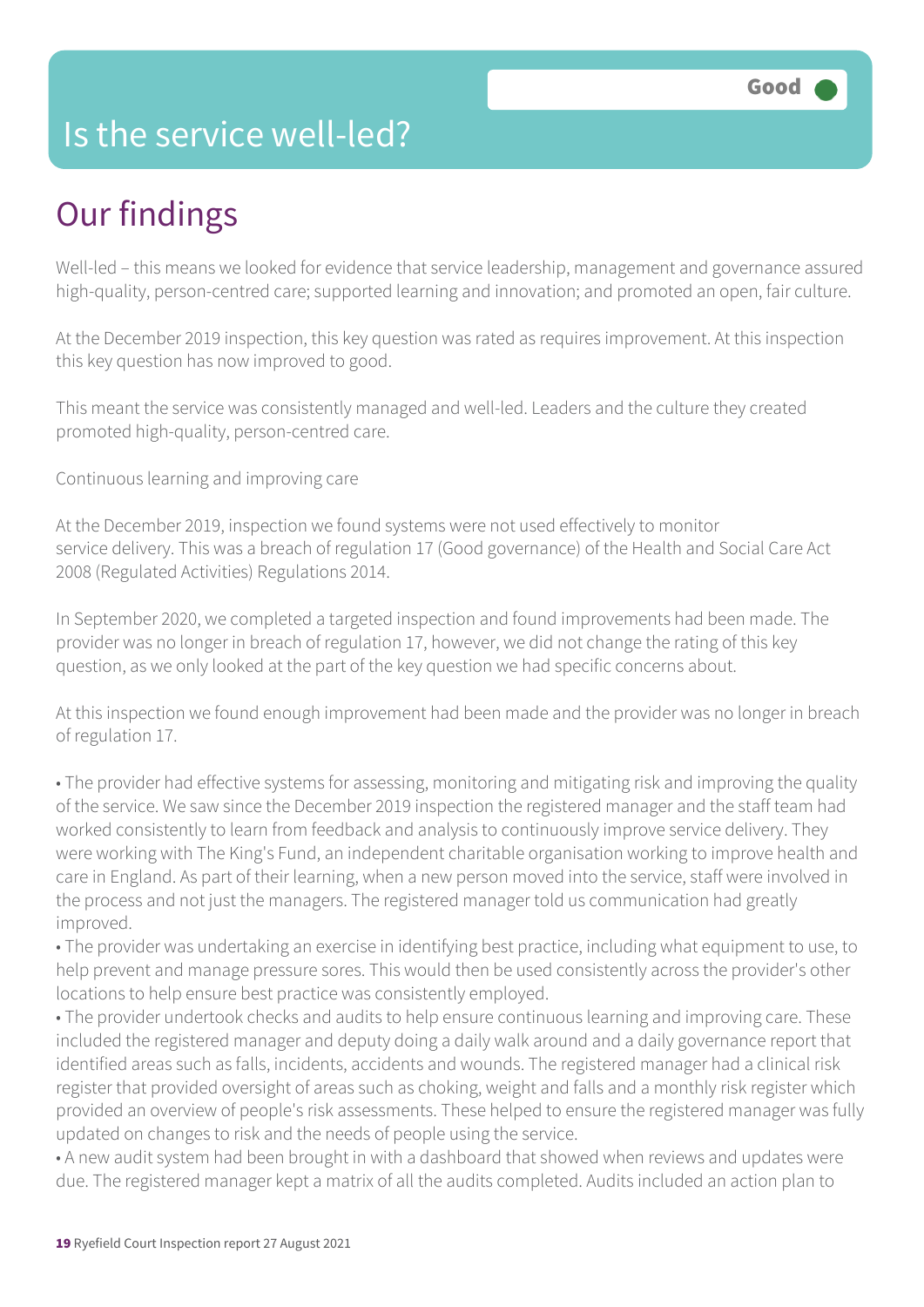improve the service they provided to people and identified who was responsible for the action and by when. Operational managers also completed audits.

• The provider's falls prevention strategy and use of the Five Whys approach to identifying areas that required improvement had led to reduction in falls which contributed to people's overall wellbeing.

Promoting a positive culture that is person-centred, open, inclusive and empowering, which achieves good outcomes for people

• The service was person centred. Care plans were person centred with clear guidance to help achieve good outcomes for people. People and their relatives indicated they were satisfied with the care provided. One relative said, "I can't praise them highly enough. It's a superb home."

• The provider had followed government guidance to support people's family visiting the home.

How the provider understands and acts on the duty of candour, which is their legal responsibility to be open and honest with people when something goes wrong

• The provider met their responsibilities regarding duty of candour by being open and transparent with people who used the service and taking responsibility when things went wrong.

• The provider was aware when they needed to share information with other agencies including the local authority and CQC.

• People and their relatives felt they could raise concerns.

Managers and staff being clear about their roles, and understanding quality performance, risks and regulatory requirements

• Managers and staff were clear about their roles and kept themselves up to date with relevant guidance and legislation. The registered manager and deputy manager were appropriately qualified and worked well together to support people using the service and staff. Staff felt supported and listened to. Comments from staff included, "Everyone [management] understands and supports us. Sometimes [I] go with problems and the manager and deputy manager's doors are always open. Staff are brilliant. All about communication." • The provider had processes to monitor the quality of services provided and make improvements as required. Learning was shared across the organisation and used to improve care.

Engaging and involving people using the service, the public and staff, fully considering their equality characteristics

• The provider engaged people and their relatives about how the service was run. The provider completed several surveys with people using the service. These included a food survey and a resident welfare survey. • Residents meetings were also held and people told us, "We do have residents meetings. I have been to one and it was useful", "There have been residents' meetings and I normally attend. Communication could be better" and "I go to residents' meetings but I don't have much to say. I think we are listened to. You hope it will make a difference but I'm not sure it does."

• The registered manager was accessible and maintained contact with relatives through one to one communication and with a monthly newsletter to keep relatives updated about what was happening in the service. Relatives said, "I liked the manager as soon as I met her. When I came to look at the home she was reassuring and professional" and "Throughout COVID they could not do enough for relatives to reassure us that our loved ones would be cared for. I was very worried and anxious, and they were fabulous. As an organisation I'd say that they have got better and better."

• The provider sent out satisfaction surveys to gain people's views and we saw the feedback from these was positive about how the home was managed and the care provided. During the COVID-19 pandemic, the CEO held zoom meetings with families to hear relatives' views and keep them informed of what was happening in the service.

• Care plans considered people's protected characteristics and provided information about how to support